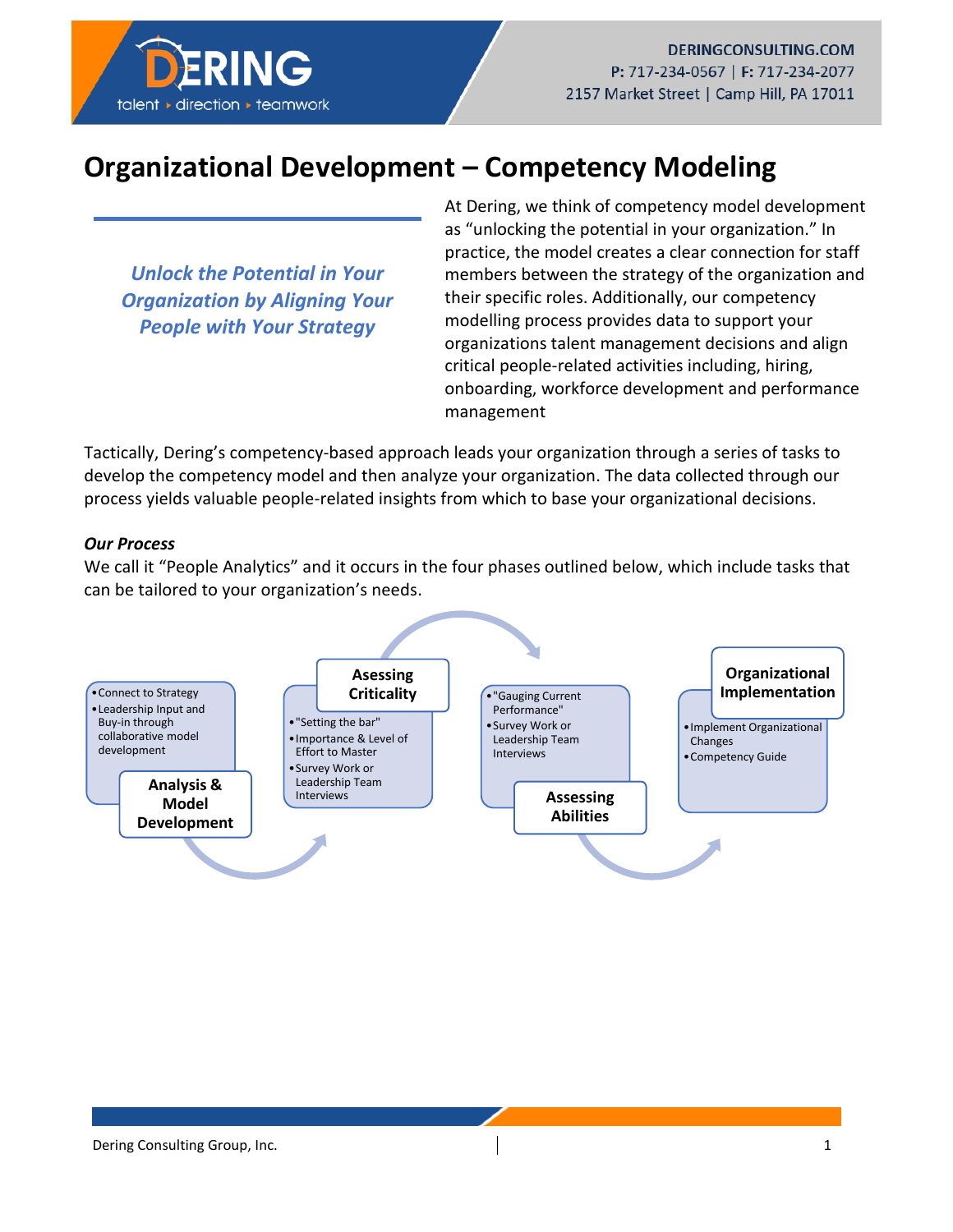## *Process Output*

The output of our process is a visual representation of your organization's quantified strengths and opportunities for improvement. Gaps are quickly identified, which leads to targeted action.



KSAs/behaviors for each competency. It is like a road map to success for your people. The guide is a great tool for assisting your supervisors in on-boarding new hires into the culture of your organization and managing performance expectations.